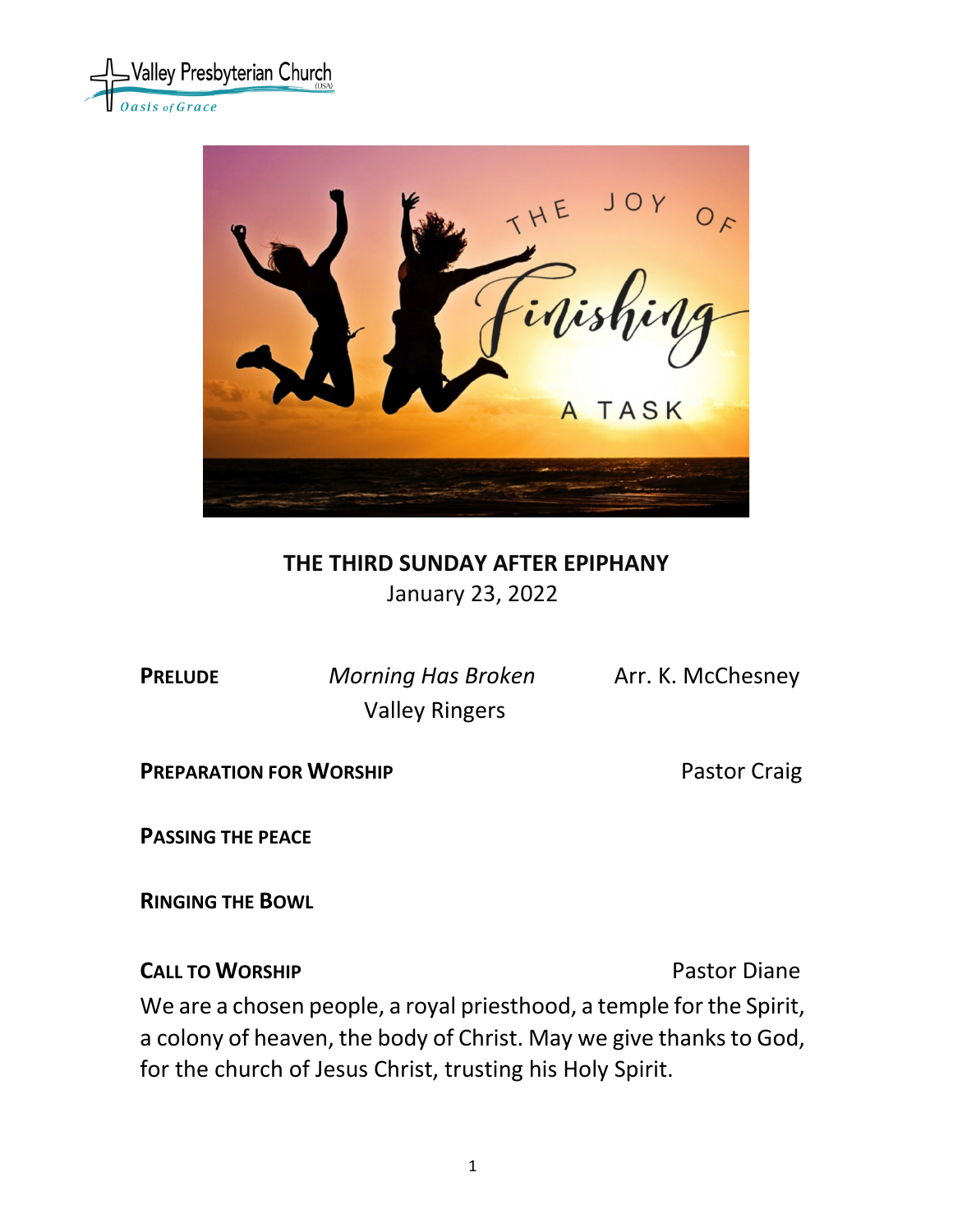

# **A LITANY OF NAMES OF THE CHURCH**

L. God of Abraham and Isaac, of prophets and apostles: In every age You have picked out people to work do Your work, showing justice, doing mercy, directing believers. Let the church share Christ's own work as prophet, priest and king, reconciling the world to Your Law and love, sharing the good news.

#### **P. We are a chosen people.**

L. You have called us out of the world, O God, and chosen us to be a witness to nations. Grant us Holy Spirit to show the way, the truth and the life of our Savior Jesus Christ.

# **P. Forgive silence and stubbornness. Help us to be Your people.**

L. You have appointed us priests, O God, to pray for all women and men, declaring Your mercy. Gift us Holy Spirit that sacrificing ourselves for neighbors in love, they may be drawn to You and to each other.

# **P. Forgive hypocrisy and lazy prayers. Help us to be your royal priesthood.**

- L. Give thanks to God for the church of Jesus Christ.
- **P. We are the household of God.**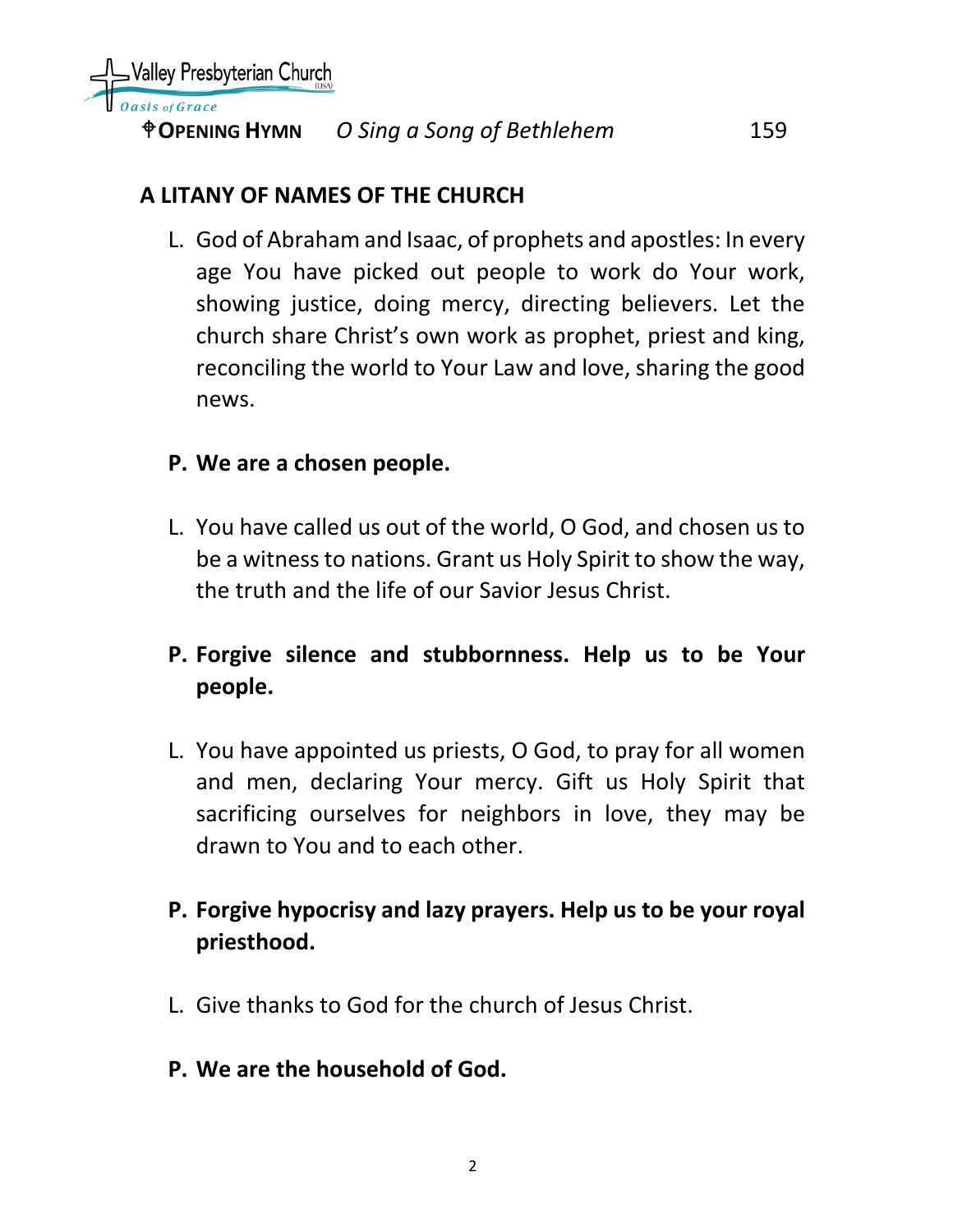

 $is \, of \, Grace$ 

- L. You have baptized us into one family of faith, named us Your children, brothers and sisters of Christ. Give us Holy Spirit to live in peace and serve each other gladly.
- **P. Forgive pride and selfish decisions. Help us to be Your household.**
- L. Give thanks to God for the church of Jesus Christ.
- **P. We are a temple for Your Son.**
- L. You have built us up, O God, into a Temple for worship. Give us Holy Spirit to know there is no other foundation than Jesus our rock and redeemer.
- **P. Forgive weakness and a lack of reverence.**
- L. You have welcomed us as citizens, O God, to represent our homeland. Gift us Holy Spirit to act Your laws, speak Your language, and in life-style to show Your kingdoms' courtesies and love.
- **P. Forgive injustice and going along with the world. Help us to be a colony of heaven.**
- L. You have called us in one body, O God, to live for our Lord in the world. Give us Holy Spirit; that, working together without envy or pride, we may serve our Lord.

# *(Silent prayer)* **Amen**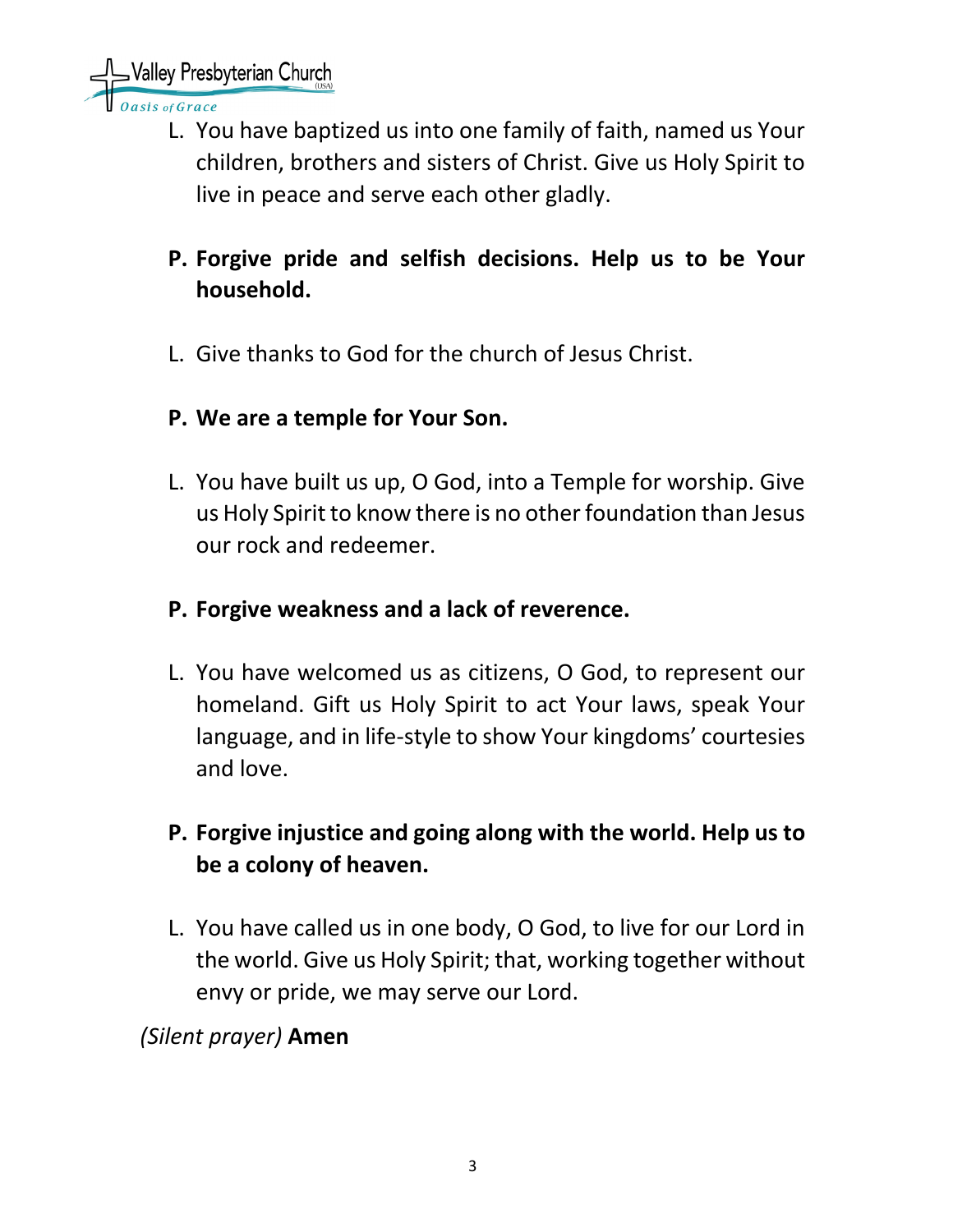sis of Grace

# **POURING OUT THE WATERS / ASSURANCE OF PARDON**

In every time and place, God has called apostles, missionaries, to carry the name of Jesus into parts of the world needing light in the darkness. Brothers and Sisters, believe the good news of the Gospel: In Jesus Christ, we are forgiven!

# <sup> $\phi$ </sup> Gloria Patri

Glory be to the Father, and to the Son, and to the Holy Ghost; as it was in the beginning, is now, and ever shall be, world without end. Amen, Amen.

**ANTHEM** *Order My Steps* G. Burleigh/Arr. J.

en de la seu de la companya de la seu de la seu de la seu de la seu de la seu de la seu de la seu de la seu de

Order my steps in your Word, dear Lord, lead me, guide me, every day. Send your anointing, Father, I pray. Order my steps in your Word, please, order my steps in your Word. Humbly I ask Thee, teach me your will, while You are working, help me be still. Tho' Satan is busy, God is real! Order my steps in your Word, please, order my steps in your Word!

I want to walk worthy, my calling to fulfill. Please order my steps, Lord, and I'll do your blessed will. The world is ever changing, but You are still the same. If you order my steps, I'll praise your name.

Order my steps in your Word, order my tongue in your Word; guide my feet in your Word, wash my heart in your Word. Show me how to walk in your Word,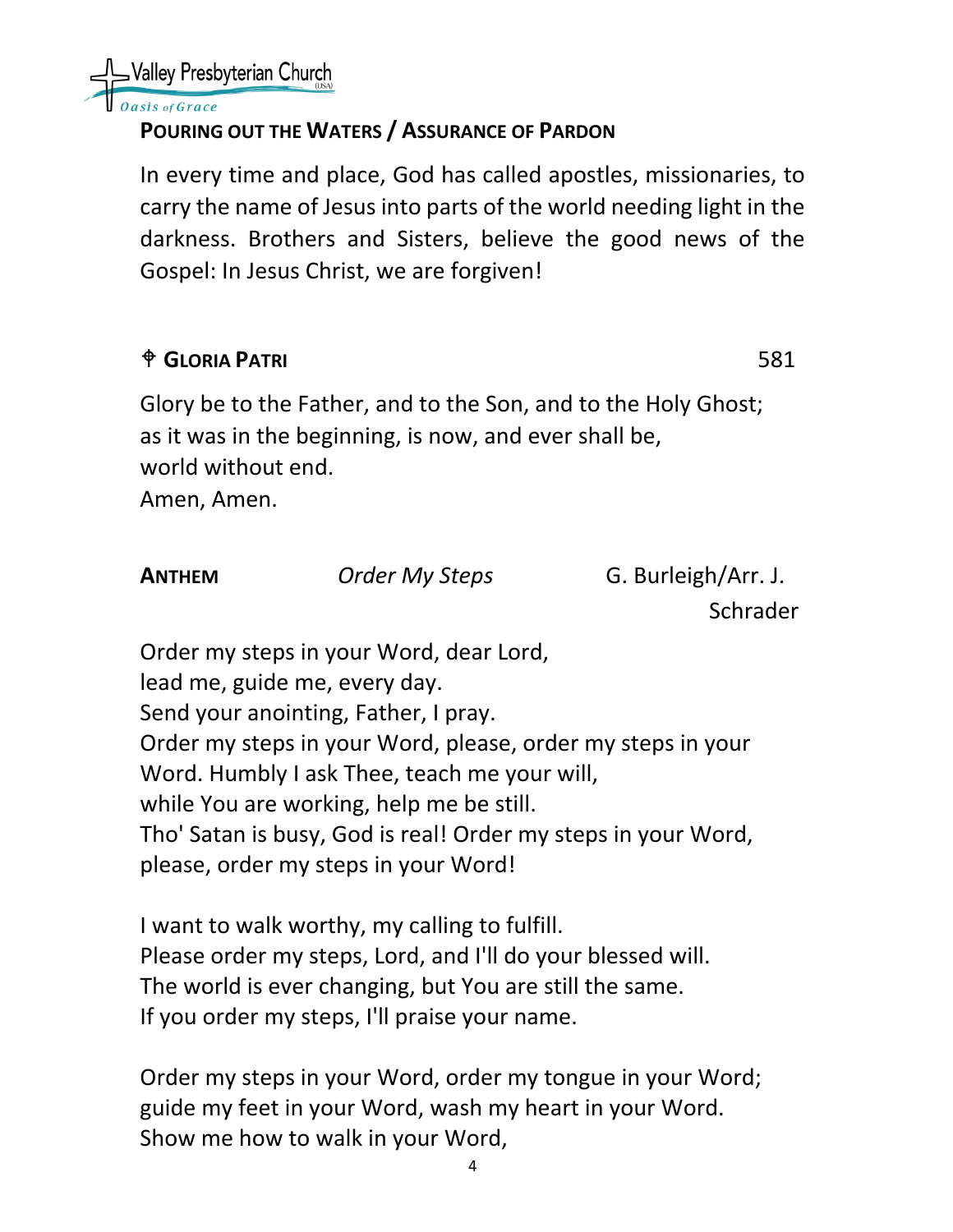

#### asis of Grace

show me how to talk in your Word. When I need a brand new song to sing, show me how to let your praises ring, in your Word, please, order my steps in your Word.

#### **PASTOR PRAYER AND LORD'S PRAYER**

**Our Father, who art in heaven, hallowed be thy name. Thy kingdom come, thy will be done, on earth as it is in heaven. Give us this day our daily bread; and forgive us our sins, as we forgive those who sin against us; and lead us not into temptation, but deliver us from evil. For thine is the kingdom and the power and the glory, forever. Amen**

#### **CHILDREN'S TIME**

#### **SCRIPTURES** Matthew 9: 35-38

Jesus went through all the towns and villages, teaching in their synagogues, proclaiming the good news of the kingdom and healing every disease and sickness. When he saw the crowds, he had compassion on them, because they were harassed and helpless, like sheep without a shepherd. Then had said to his disciples, "The harvest is plenty but the workers are few. Ask the Lord of the harvest, therefore, to send out workers into his harvest field."

#### Matthew 24: 14

And this gospel of the kingdom will be preached in the whole world as a testimony to all nations, and then the end will come.

| <b>SERMON</b> | "Finishing the Task" | <b>Missionary David Lovett</b> |
|---------------|----------------------|--------------------------------|
|---------------|----------------------|--------------------------------|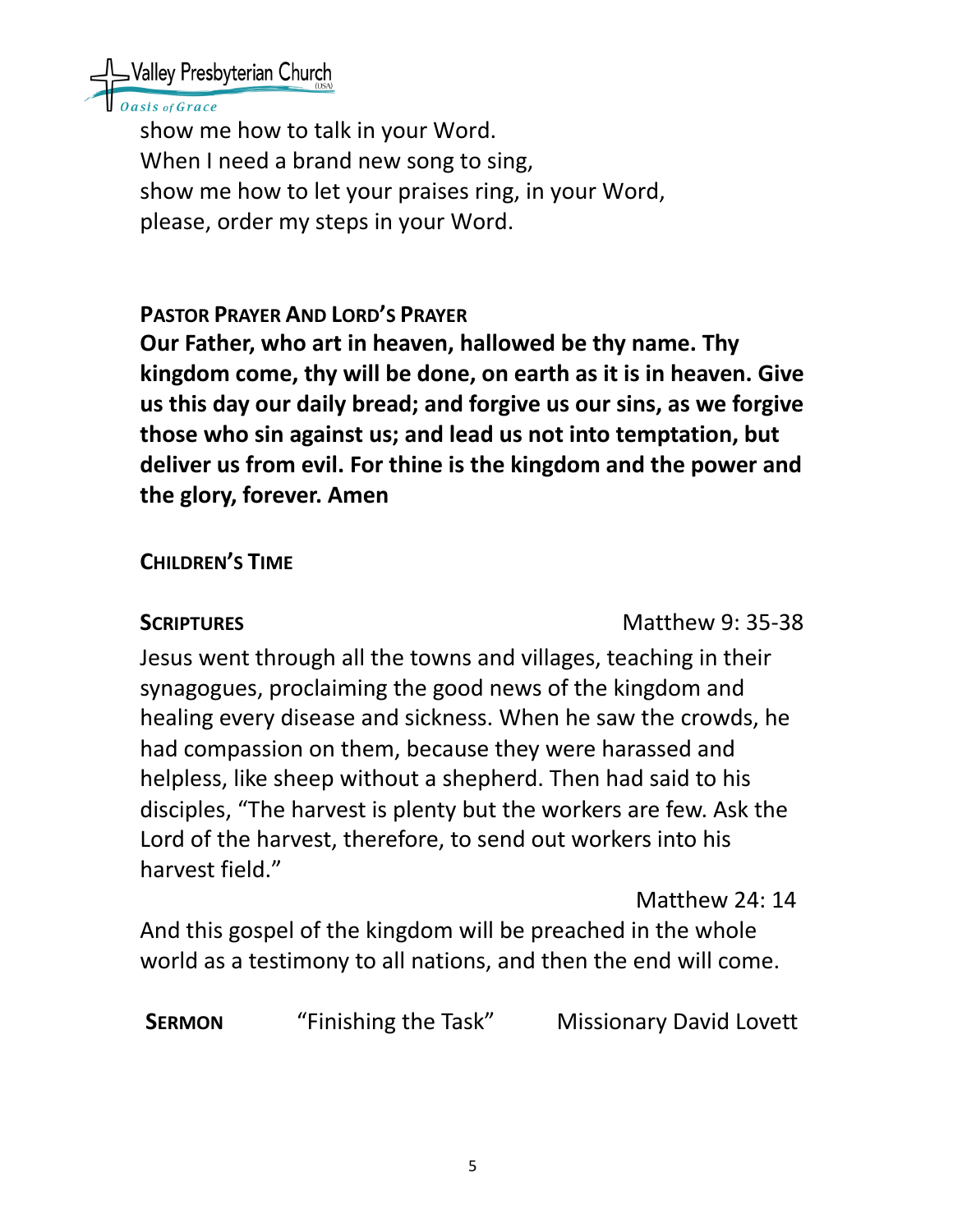SValley Presbyterian Church

#### asis of Grace

**THE AFFIRMATION OF FAITH** *The Apostles' Creed* 35 I believe in God, the Father almighty, maker of heaven and earth. And in Jesus Christ, his only Son, our Lord, who was conceived by the Holy Ghost, born of the Virgin Mary, suffered under Pontius Pilate, was crucified, dead, and buried; he descended into hell. The third day he rose again from the dead. He ascended into heaven and sitteth at the right hand of God the Father Almighty: from thence he shall come to judge the quick and the dead. I believe in the Holy Ghost, the holy catholic church, the communion of saints, the forgiveness of sins, the resurrection of the body, and the life everlasting. Amen.

| <b>HYMN</b> | O Master, Let Me Walk with Thee | 738 |
|-------------|---------------------------------|-----|
|             |                                 |     |

**CALL FOR OFFERING**

| <b>OFFERTORY</b>      | Winter from Concerto Op. 8, No. 4 |
|-----------------------|-----------------------------------|
| <b>Valley Ringers</b> | A. Vivaldi/Arr. K. Anthony        |
|                       |                                   |

*\*If you haven't already done so, please print your name in the Fellowship Register.*

### **DOXOLOGY** 606

Praise God from whom all blessings flow; Praise Him all creatures here below; Praise Him above, ye heavenly host; Praise Father, Son, and Holy Ghost. Amen.

**PRAYER OF DEDICATION**

**HYMN** *Dear Lord and Father of Mankind* 169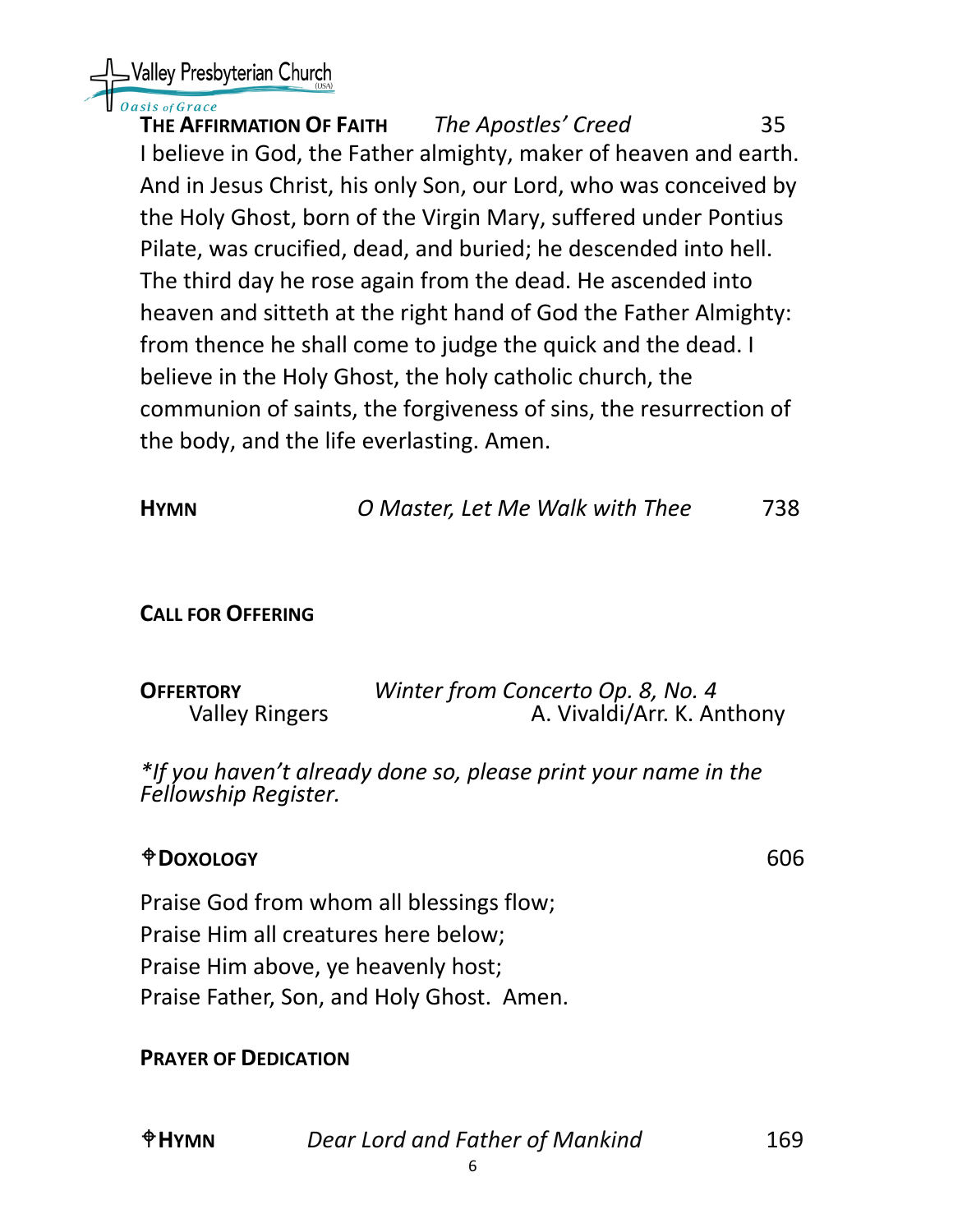

#### **CHARGE AND BENEDICTION**

## **CONGREGATIONAL RESPONSE** *Let There Be Peace on Earth*

Let there be peace on earth and let it begin with me. Let there be peace on earth, the peace that was meant to be. With God as our Creator, children all are we. Let us walk with each other in perfect harmony.

Let peace begin with me, let this be the moment now. With ev'ry step I take, let this be my solemn vow; To take each moment and live each moment in peace eternally. Let there be peace on earth, and let it begin with me.

| <b>POSTLUDE</b> | Recessional in G | A. Fedak |
|-----------------|------------------|----------|
|-----------------|------------------|----------|

**All those who are able, please stand All Worship Services are available for replay on our website:** 

[www.valleypres.net](http://www.valleypres.net/)

**Flowers for the Sanctuary were provided by:** Don Brooks in memory of his sister Jo.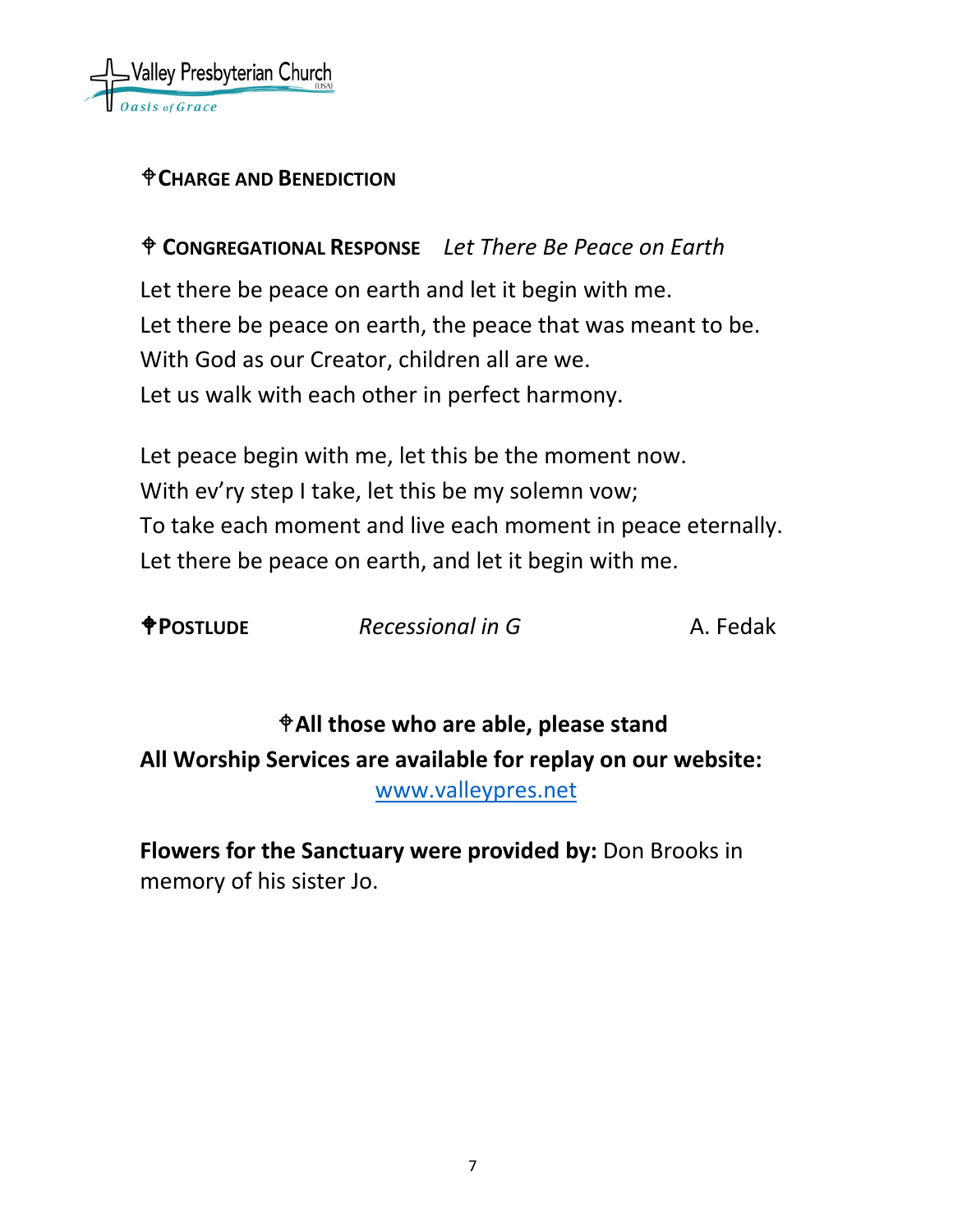SValley Presbyterian Church

sis of Grace

# **Please remember those currently or recently hospitalized or in rehabilitation:** Walter Dow.

| VPC Financial - Attendance / On-Line Viewing Metrics                                              |    |                                    |                                    |       |  |  |
|---------------------------------------------------------------------------------------------------|----|------------------------------------|------------------------------------|-------|--|--|
| <b>Monthly Giving Support Contributions</b>                                                       |    | <b>Weekly Attendance / Viewing</b> |                                    |       |  |  |
| December-2021                                                                                     |    | Through Week #3 (01/16/22)         |                                    |       |  |  |
| <b>Monthly Giving Support</b>                                                                     | \$ | 63.748                             | <b>Weekly Attendance Sanctuary</b> | 243   |  |  |
| <b>Monthly Giving Budget</b>                                                                      | \$ | 51,404                             | * YTD 2022 Attendance Sanctuary    | 656   |  |  |
| *YTD Giving Support                                                                               | \$ | 683,097                            | ** Weekly Viewing On-Line          | 174   |  |  |
| Ś<br>*YTD Giving Budget<br>629,277                                                                |    | ** YTD 2022 Viewing On-Line        | 641                                |       |  |  |
|                                                                                                   |    |                                    | * YTD 2022 Attendance / On-Line    | 1,297 |  |  |
|                                                                                                   |    |                                    | * YTD 2021 Attendance Sanctuary    | 248   |  |  |
| ** Number of on-line devices tuned into Sunday service<br>* YTD = Year to Date                    |    |                                    |                                    |       |  |  |
| D. Brooks - VPC treasurer - dxb38@cox.net - 520-399-3959<br>2022 Per Capita is \$41.50 per member |    |                                    |                                    |       |  |  |
|                                                                                                   |    |                                    |                                    |       |  |  |

**WELCOME** to all who enter this place. Drink deeply of the living waters of God's grace as we worship together in spirit.

**VISITORS:** Consider yourself at home while you are here! Please pick up a Visitor's Information Packet, if you would like more information about our church, visit us at valleypres.net where you can sign up for our daily email blasts and monthly newsletter.

We are glad you have joined us today.

# **CELEBRATION OF LIFE FOR SANDY VOLD,** Wednesday January 26th

in the Sanctuary at 1:00 P.M.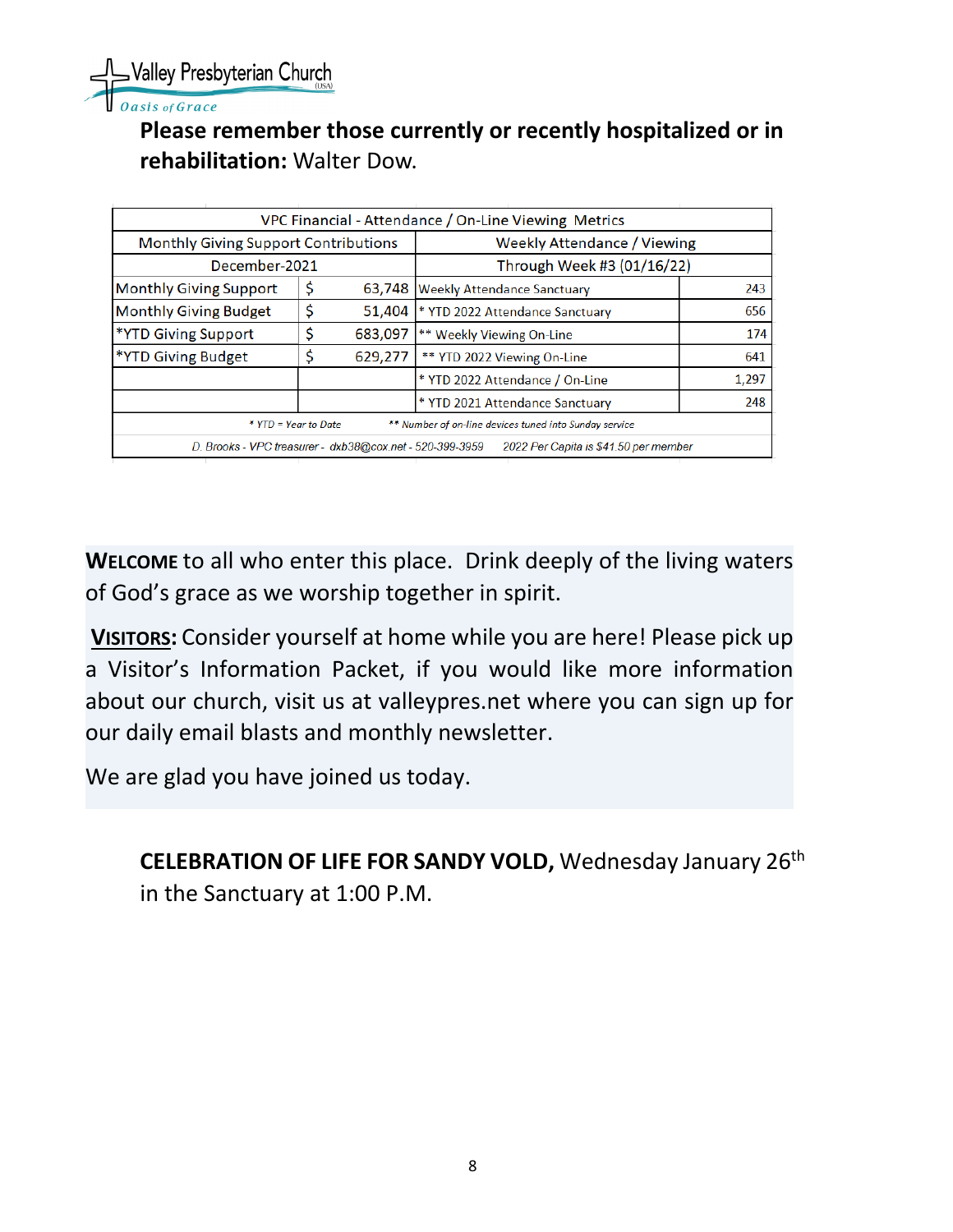SValley Presbyterian Church

**THE ANNUAL CONGREGATIONAL MEETING** of the Valley Presbyterian Church will be January 30<sup>th</sup>, here in the Sanctuary, immediately following divine worship. Our Elders, Deacons and Nominating Committee have each been elected and installed, this annual meeting is for the purposes of approving the Terms of Call of our Pastors, and open discussion of any matters upon the faith of the congregation. Please come!

#### **GOSPEL HYMN SING**

On January 30, we will celebrate the 5<sup>th</sup> Sunday of Month by having an Old-Time Gospel Hymn Sing at 4 p.m. in the Sanctuary. We will sing Gospel and spiritual tunes from the American evangelical tradition.

**Noisy Offering Sunday, January 30th,** Monies will go to Pam and Dave Lovett for salary support.

# **FLOWERS FOR THE SANCTUARY**

We are currently taking orders to reserve a bouquet of flowers for the sanctuary on Sundays in 2022. To order, please contact the Church office 520-625-5023. We have openings for January  $30<sup>th</sup>$ , and other dates throughout the year.

**VPC Pictorial Directory, What Happened?** In 2019 we started a Pictorial Directory, but Covid-19 ended it. That provider is out of business, so we are starting over. Please reserve a date and time to get your picture taken today at the **Directory Table** or later On-line.